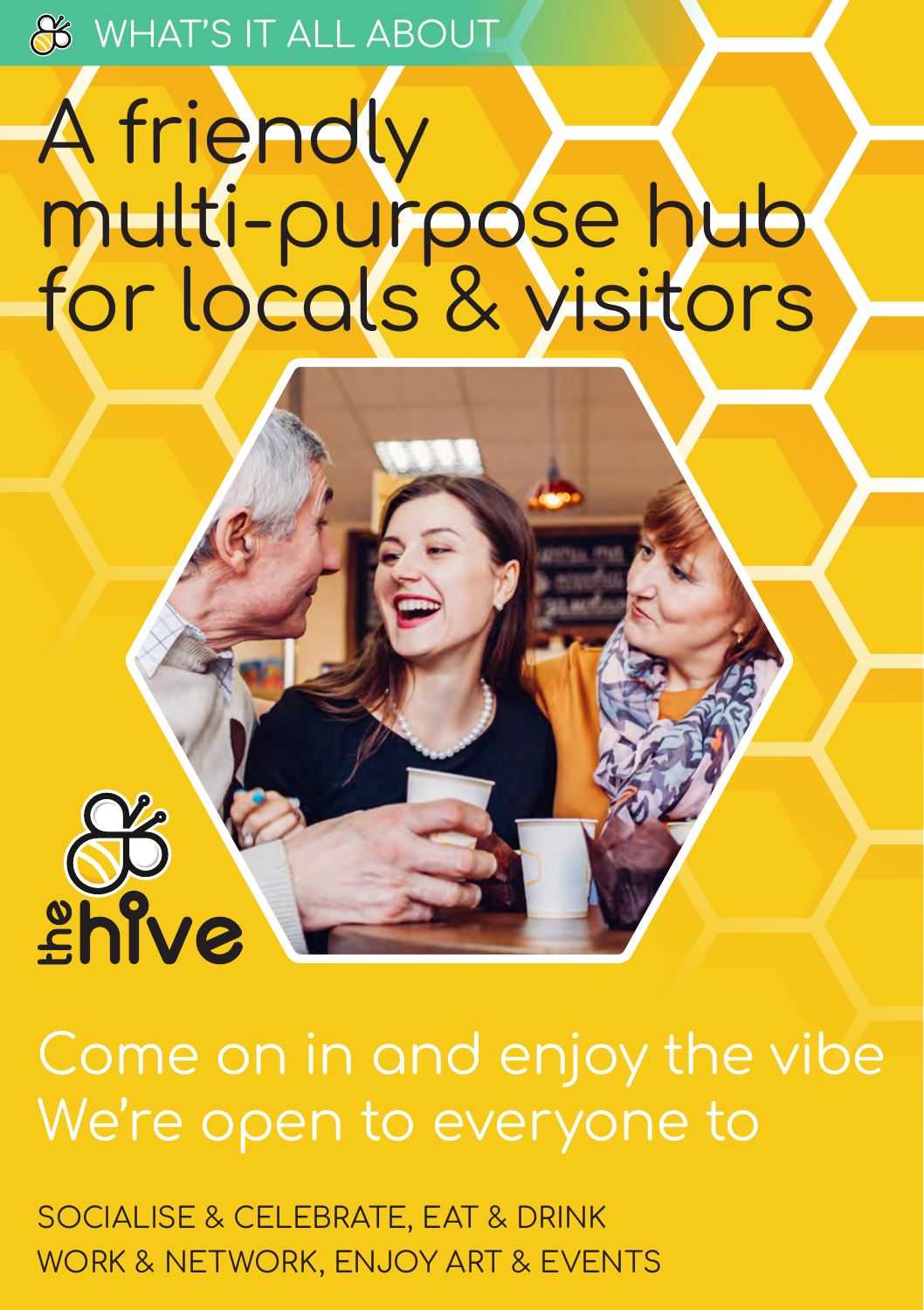# **WELCOME TO THE HIVE**

Whatever your reason for visiting The Hive today, you've come to the right place. Perhaps you've wandered past the window, wondering what we're all about. Maybe you've heard that our mouth-watering mezes are not to be missed. Or perhaps you need to meet a client and are struggling to find somewhere professional yet relaxed. Whether visiting the town for the first time, or Cranbrook born-and-bred, we cater for the whole community. So, just what do we offer?

## **EAT**



If you're looking for a light lunch, hankering for a hearty evening meal, or anything in between, then be sure to peruse our extensive Anglo-Greek menu to whet your appetite. As well as preparing the perfect picnic hamper for your outdoor pursuits, our in-house menu includes a range of hot and cold meze, pita pizzas, pastries, gyros, daily soups and specials, and desserts. Or to experience an authentic Greek feast, why not book one of our evening/weekend Taverna tables and share a one-pot speciality with your friends and family. Check out our **Eat & Drink** brochure for more details.

#### **DRINK**

If you're after some 'me-time', why not pop in and try one of our healthy, organic herbal teas while you relax with a book? Or if you're meeting a friend for a natter, indulge with fresh coffee and cake. Maybe you want to reward yourself with your favourite tipple after work while socialising with colleagues, in which case, we stock a range of locally-sourced and international alcoholic/non-alcoholic beverages to quench your thirst. Check out our **Eat & Drink** brochure for more details.

#### **SOCIALISE & CELEBRATE**

Do you have a special occasion to celebrate with friends and family? Or perhaps you just want to get out, let your hair down and party! With our extensive bar & cocktail lists and party food menu, combined with our unique 'Go Social' vibe after 5pm on weekdays and all weekend, The Hive offers the perfect party package. For more details on social events or hiring the Hive for private functions, check out our **Art & Events** and **Socialise & Celebrate** brochures.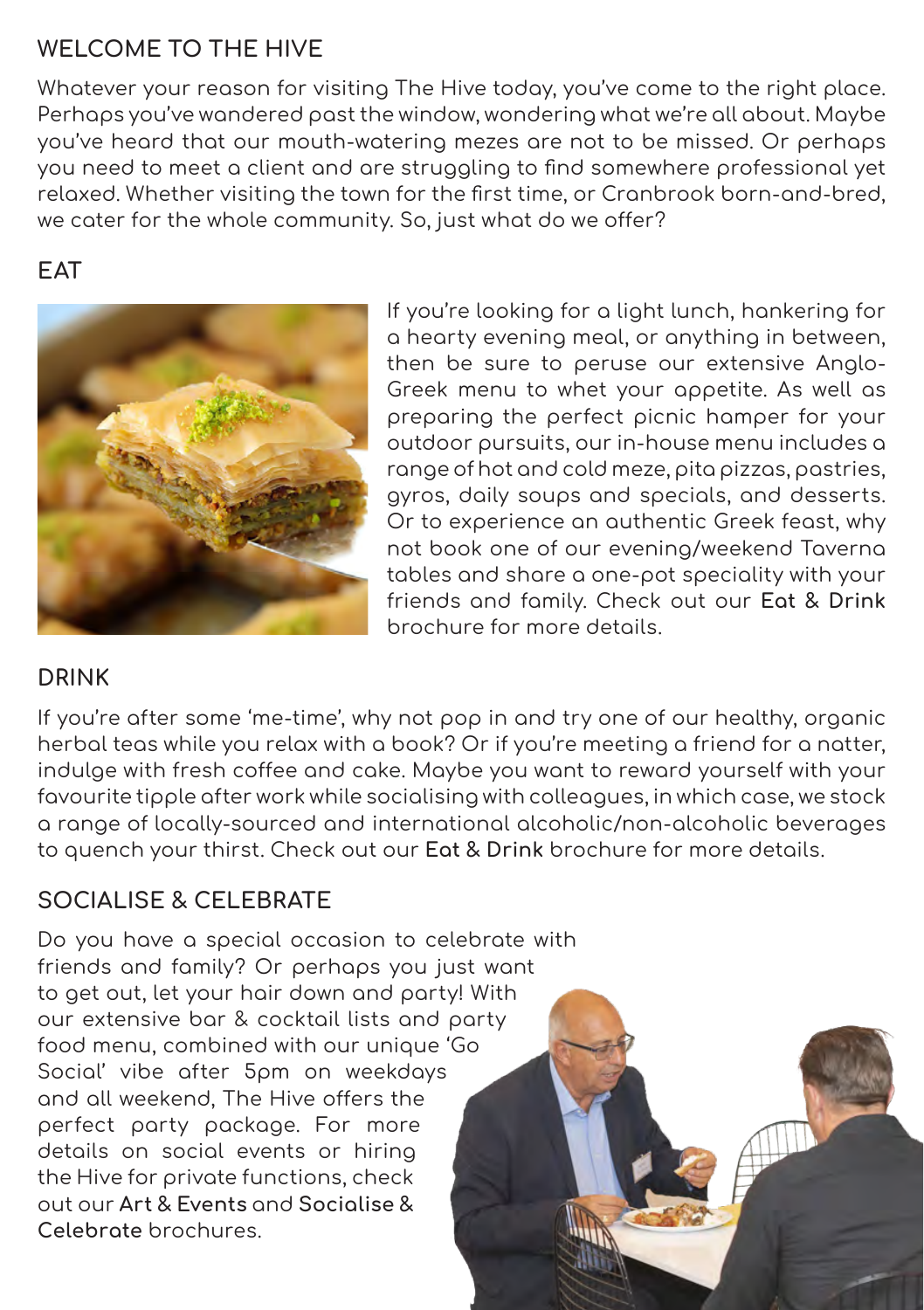

## **GET YOUR CULTURE FIX**

You may have noticed a diverse range of art on display around The Hive. In partnership with Grierson Galleries, we're pleased to offer customers a rolling exhibition of some of the best local and international talent around, showcasing a wide range of paintings, photography, sculptures, glass and ceramic work, jewellery and other handcrafted products.

Check out our **Art & Events** brochure for more details.

## **WORK & COLLABORATE**

If you're looking to strike a balance between homeworking and a more structured office environment where you can meet and collaborate with like-minded individuals, then check out our state-of-the-art coworking facilities today. Our Hive Buzz Packer community benefits from a flexible package allowing them to hot-desk in our Biz Studio, wine and dine in our Buzz Lounge, or meet clients in our Meeting Zone or Biz Booth. With a secure hyper-speed internet account for each Buzz Packer, simply plug in your device and go. Check out our **Work & Network** brochure for more details.

#### **GROW YOUR BUSINESS**

Apart from providing a flexible working environment, we also offer an extensive range of resources to help you grow your business. These include regular

> networking sessions, business workshops covering a range of topics, and access to invaluable advice and funding opportunities. Check out our **Business Resources** brochure for more details.

> > For a full round-up of our services, head over to **www.hivehubs. buzz** or speak to one of our friendly team today. Whether for business or pleasure, we hope you can join us again soon!